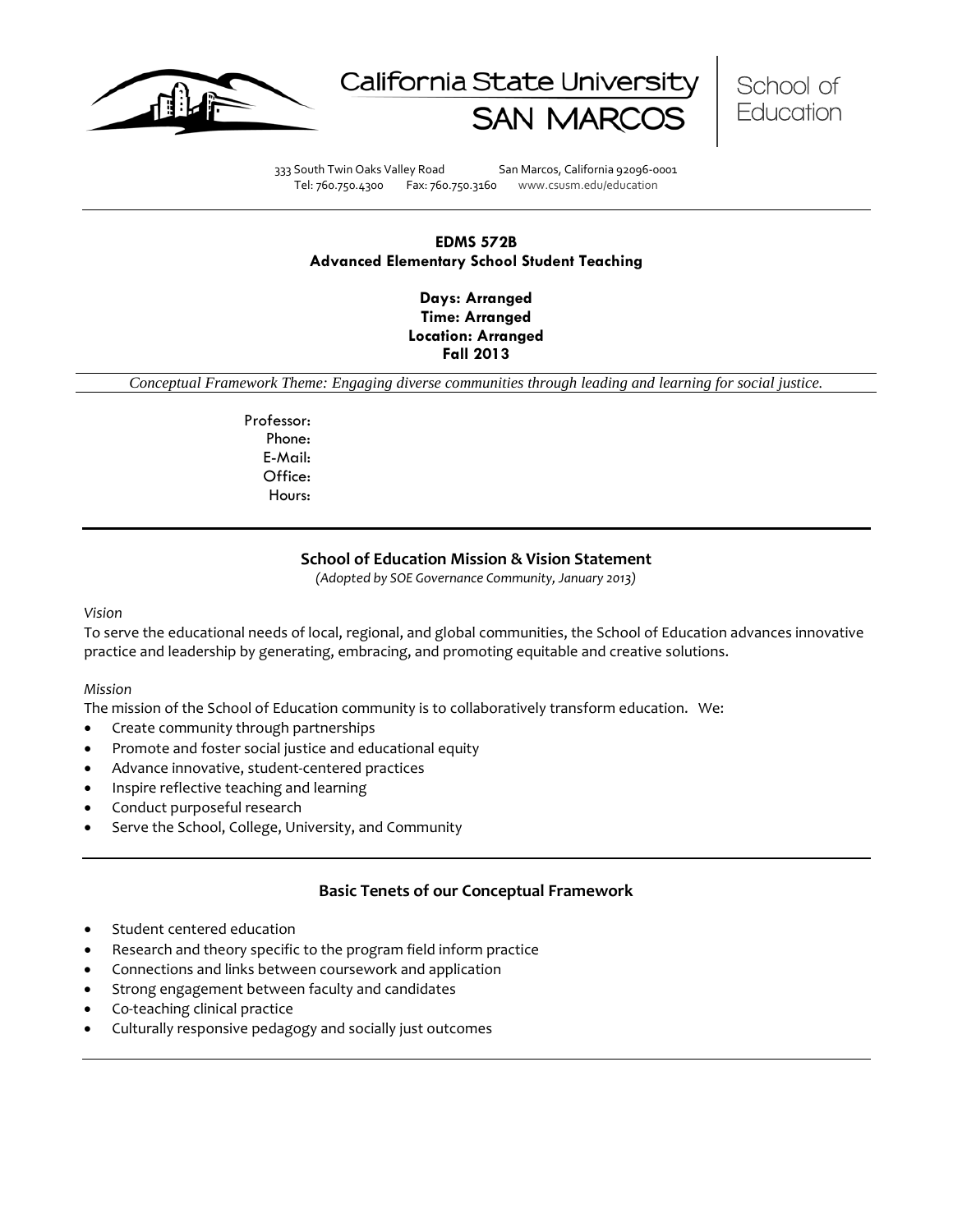# **COURSE DESCRIPTION**

Observation and teaching in selected schools under supervision of classroom teacher and university supervisor, with a student teaching seminar. *Enrollment restricted to students in the ICP.*

## **Required Materials**

Because this is a supervised clinical practice experience, the materials for this class include the *Assessment of Teacher Performance Expectations Multiple Subject Credential* form, the *Multiple Subject Professional Dispositions Rubric*, and the *Clinical Practice Summary* that may be found on the School of Education website for clinical practice. Additional materials on the website include the *Multiple Subject Clinical Practice Handbook section 1: Information for Teacher Candidates*, along with other forms used in clinical practice.

(www.csusm.edu/education/ClinicalPractice/HandbookMS.html)

# **Taskstream Enrollment and Postings**

The School of Education uses Taskstream to manage candidates' TPE and disposition assessments. Candidates must be enrolled in Taskstream throughout the Multiple Subject Credential program(s). Enrollment fees are paid by going to [www.taskstream.com](http://www.taskstrem.com/) and registering for at least one year. After enrolling, to access the Multiple Subject Full Time Program, from your home page, find the Self-Enrollment area and click the *Enter Code* button. Then enter *msfttc* as the program code. If this is the correct program, click the *Enroll* button. The Multiple Subject Full Time Program, now will show up on your Taskstream home page when you log in. Be sure to remember your enrollment name and password.

## **Authorization to Teach English Learners**

This credential program has been specifically designed to prepare teachers for the diversity of languages often encountered in California public school classrooms. The authorization to teach English learners is met through the infusion of content and experiences within the credential program, as well as additional coursework. Candidates successfully completing this program receive a credential with authorization to teach English learners. *(Approved by CCTC in SB 2042 Program Standards, August 02)*

# **CLINICAL PRACTICE STUDENT LEARNING OUTCOMES**

## **Candidates will:**

- Assess and instruct elementary school age students of various cultural and linguistic backgrounds in elementary school classroom
- Demonstrate successful performance of the Teacher Performance Expectations as assessed using the Assessment of Teacher Performance Expectations Multiple Subject Credential form
- Demonstrate successful performance of the Professional Dispositions as assessed using the *Multiple Subject Professional Dispositions Rubric*

## **Student Learning Outcome Assessment Methods**

Observation by University Supervisor of clinical performance objectives, Professional Dispositions and Teacher Performance Expectations, (TPEs)

Observations by the school-based cooperating teacher of the clinical practice performance objectives, Professional Dispositions and the Teacher Performance Expectations, (TPEs)

Completion of the Professional Dispositions rubric, the Teacher Performance Expectations form, and a Clinical Practice Summary, summarizing performance and professional growth

The evaluations are developed with input from the Candidate's University Supervisor and Cooperating Teacher. The final summary is developed with input from the University Supervisor and Cooperating Teacher and is approved and signed by the Candidate, the University Supervisor, and the Cooperating Teacher.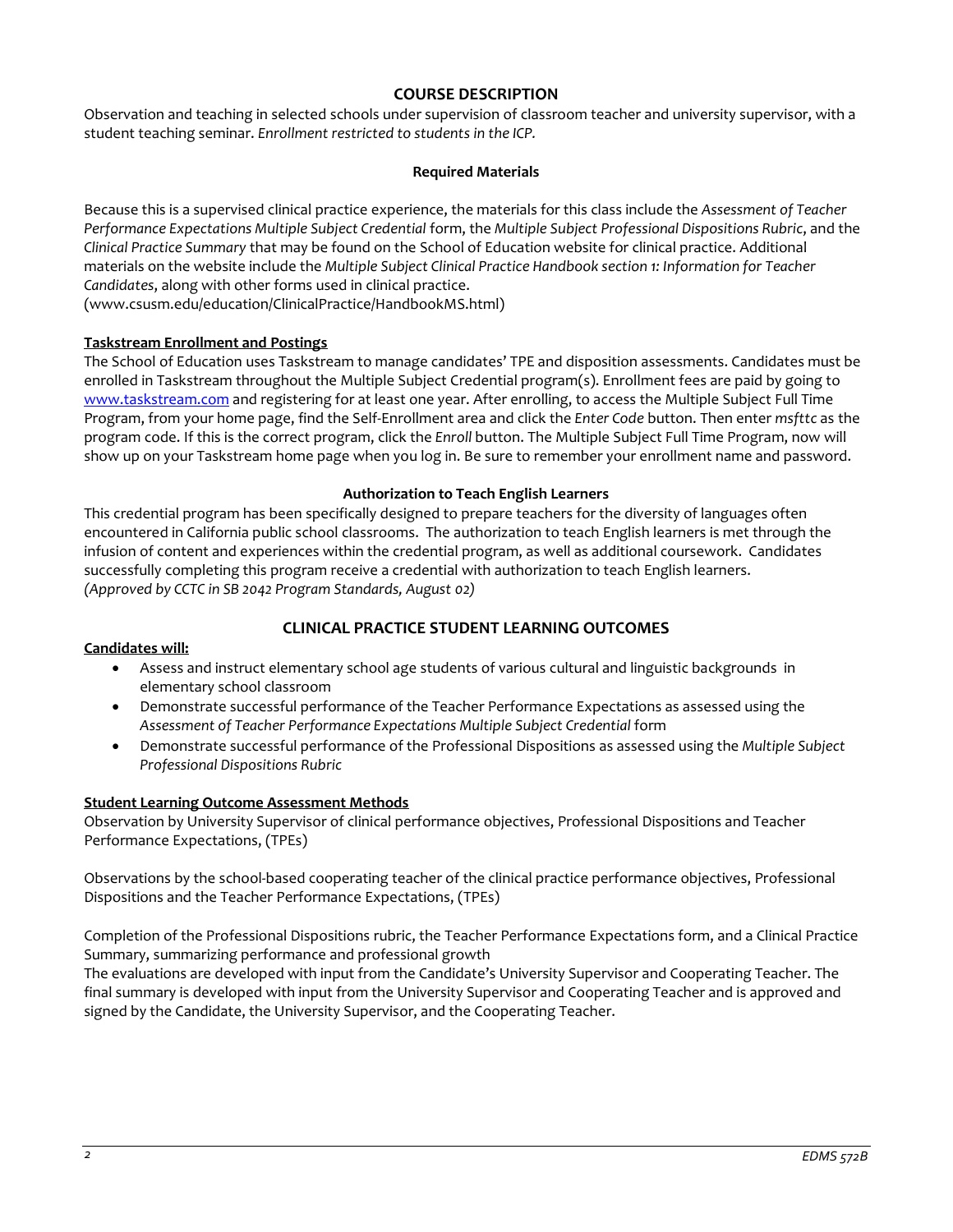## **California Teacher Performance Assessment (CalTPA)**

Beginning July 1, 2008 all California credential candidates must successfully complete a state-approved system of teacher performance assessment (TPA), to be embedded in the credential program of preparation. At CSUSM this assessment system is called the CalTPA or the TPA for short.

To assist your successful completion of the TPA, a series of informational seminars are offered over the course of the program. TPA related questions and logistical concerns are to be addressed during the seminars. Your attendance to TPA seminars will greatly contribute to your success on the assessment.

Additionally, SoE classes use common pedagogical language, lesson plans (lesson designs), and unit plans (unit designs) in order to support and ensure your success on the TPA and more importantly in your credential program.

The CalTPA Candidate Handbook, TPA seminar schedule, and other TPA support materials can be found on the SoE website: <http://www.csusm.edu/education/CalTPA/ProgramMaterialsTPA.html>

#### **Assessment of Professional Dispositions**

Assessing a Candidate's dispositions within a professional preparation program recognizes that teaching and working with learners of all ages requires not only specific content knowledge and pedagogical skills, but positive attitudes about multiple dimensions of the profession. The School of Education has identified six dispositions – social justice and equity, collaboration, critical thinking, professional ethics, reflective teaching and learning, and life-long learning - and developed an assessment rubric. For the *Multiple Subject Professional Dispositions* rubric, there are three levels of performance for each disposition: "*unacceptable"*, "*approaches", "meets"*. The rubric for the levels of performance offers measurable behaviors and examples for each disposition. The assessment of dispositions includes a selfassessment by the candidate and is designed to provide candidates with ongoing feedback for their growth in professional disposition. Candidates are expected to meet the level of "*meets"* during the program. See the rubric on the SoE website. (www.csusm.edu/education/ClinicalPractice/HandbookMS.html)

## **School of Education Attendance Policy**

Due to the dynamic and interactive nature of courses in the School of Education, all candidates are expected to attend all classes and participate actively. At a minimum, candidates must attend more than 80% of class time, or s/he may not receive a passing grade for the course at the discretion of the instructor. Individual instructors may adopt more stringent attendance requirements. Should the candidate have extenuating circumstances, s/he should contact the instructor as soon as possible. *(Adopted by the COE Governance Community, December, 1997).*

## **Clinical Practice**

All teacher candidates are expected to be present at their assigned school site as scheduled by program requirements and the specific school site calendar and teaching contract. Should the teacher candidate have extenuating circumstances, s/he should contact the University Supervisor and Program Coordinator as soon as possible.

## **Students with Disabilities Requiring Reasonable Accommodations**

Candidates with disabilities who require reasonable accommodations must be approved for services by providing appropriate and recent documentation to the Office of Disable Student Services (DSS). This office is located in Craven Hall 4300, and can be contacted by phone at (760) 750-4905, or TTY (760) 750-4909. Candidates authorized by DSS to receive reasonable accommodations should meet with their instructor during office hours or, in order to ensure confidentiality, in a more private setting.

## **All University Writing Requirement**

Writing requirements for this class will be met as described in the assignments. Every course at the university, including this one, must have a writing requirement of at least 2500 words.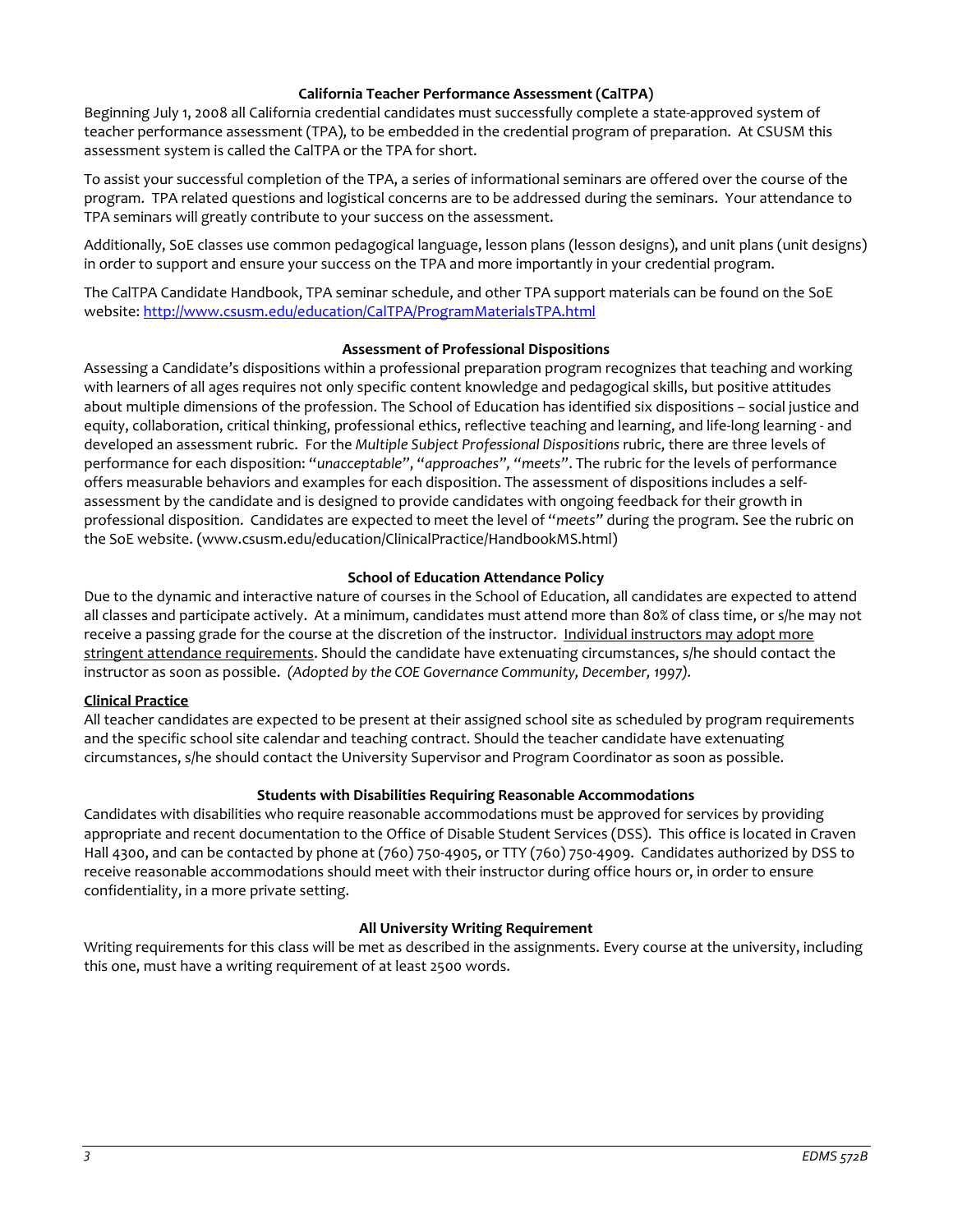# **CSUSM Academic Honesty Policy**

"Students will be expected to adhere to standards of academic honesty and integrity, as outlined in the Student Academic Honesty Policy. All written work and oral presentation assignments must be original work. All ideas/materials that are borrowed from other sources must have appropriate references to the original sources. Any quoted material should give credit to the source and be punctuated with quotation marks.

Students are responsible for honest completion of their work including examinations. There will be no tolerance for infractions. If you believe there has been an infraction by someone in the class, please bring it to the instructor's attention. The instructor reserves the right to discipline any student for academic dishonesty in accordance with the general rules and regulations of the university. Disciplinary action may include the lowering of grades and/or the assignment of a failing grade for an exam, assignment, or the class as a whole."

Incidents of Academic Dishonesty will be reported to the Dean of Students. Sanctions at the University level may include suspension or expulsion from the University.

## **Plagiarism:**

As an educator, it is expected that each candidate will do his/her own work, and contribute equally to group projects and processes. Plagiarism or cheating is unacceptable under any circumstances. If you are in doubt about whether your work is paraphrased or plagiarized see the Plagiarism Prevention for Students website [http://library.csusm.edu/plagiarism/index.html.](http://library.csusm.edu/plagiarism/index.html) If there are questions about academic honesty, please consult the University catalog.

# **Use of Technology:**

Candidates are expected to demonstrate competency in the use of various forms of technology (i.e. word processing, electronic mail, Moodle, use of the Internet, and/or multimedia presentations). Specific requirements for course assignments with regard to technology are at the discretion of the instructor. Keep a digital copy of all assignments for use in your teaching portfolio. All assignments will be submitted online, and some will be submitted in hard copy as well. Details will be given in class.

#### **Electronic Communication Protocol:**

Electronic correspondence is a part of your professional interactions. If you need to contact the instructor, e-mail is often the easiest way to do so. It is my intention to respond to all received e-mails in a timely manner. Please be reminded that e-mail and on-line discussions are a very specific form of communication, with their own nuances and etiquette. For instance, electronic messages sent in all upper case (or lower case) letters, major typos, or slang, often communicate more than the sender originally intended. With that said, please be mindful of all e-mail and on-line discussion messages you send to your colleagues, to faculty members in the School of Education, or to persons within the greater educational community. All electronic messages should be crafted with professionalism and care. Things to consider:

- Would I say in person what this electronic message specifically says?
- How could this message be misconstrued?
- Does this message represent my highest self?
- Am I sending this electronic message to avoid a face-to-face conversation?

In addition, if there is ever a concern with an electronic message sent to you, please talk with the author in person in order to correct any confusion.

#### **Course Requirements – Supervision**

- 1. Each Teacher Candidate attends this clinical practice at their assigned school site as scheduled by program requirements and the specific school site calendar. The Candidate should adhere to the Cooperating Teacher's contract hours, attend staff meetings and other professional responsibilities, and be available to remain afterschool to plan and prepare. During the first eight weeks of Clinical Practice I, Candidates attend one day per week for the Observation/Participation period. During the second eight weeks of Clinical Practice I, Candidates attend daily for the full-time experience.
- 2. Each Teacher Candidate in this clinical practice is observed by and meets with a University Supervisor at least four times to discuss his/her developing performance of the TPEs and to discuss clinical experiences in order to expand participants' knowledge of various assessment, planning and instructional strategies.